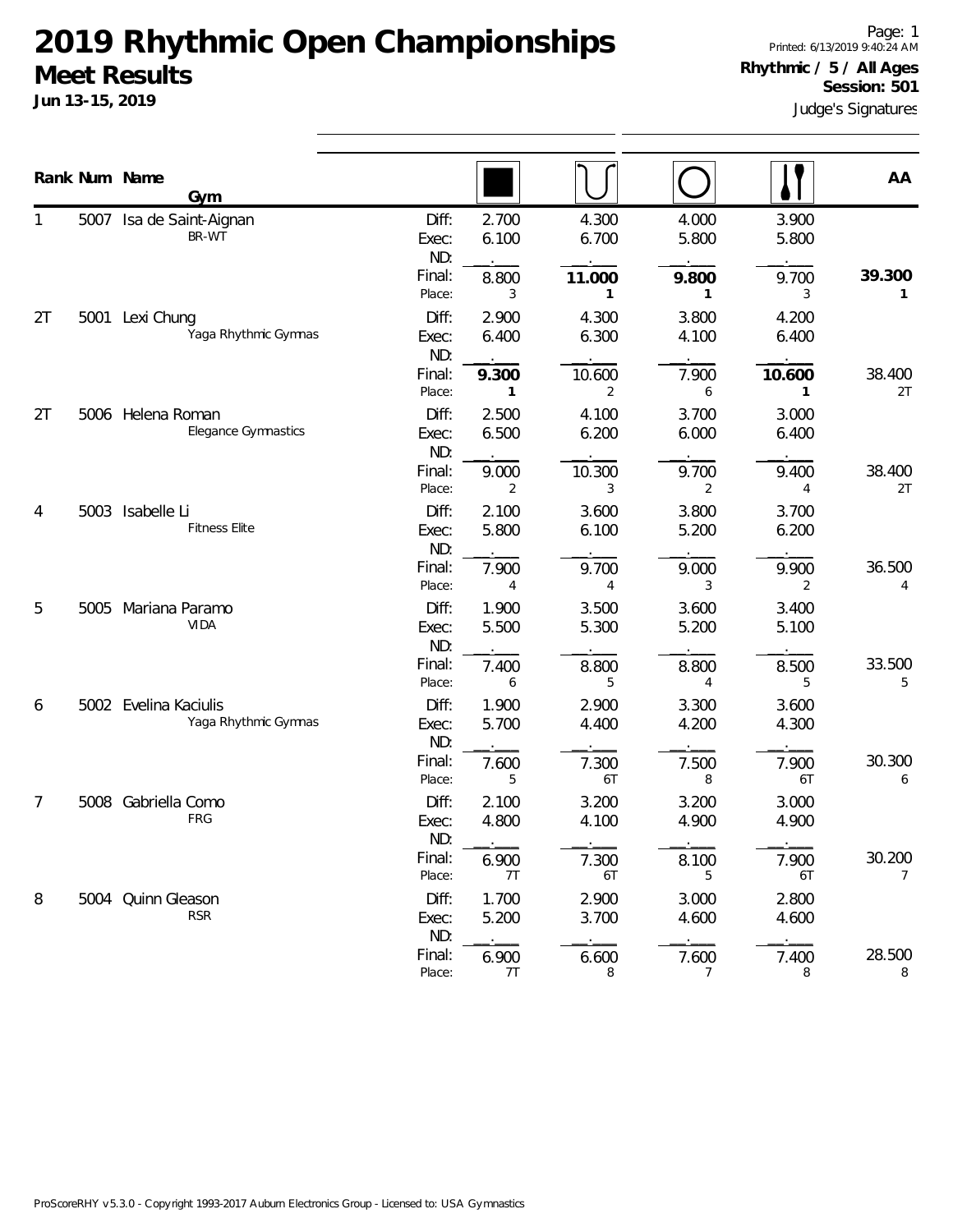**Jun 13-15, 2019**

Judge's Signatures Page: 1 Printed: 6/13/2019 11:09:48 AM **Rhythmic / 5 / All Ages Session: 502**

|    | Rank Num Name | Gym                                            |                       |                        |                         |                        |                            | AA           |
|----|---------------|------------------------------------------------|-----------------------|------------------------|-------------------------|------------------------|----------------------------|--------------|
|    |               | 5015 Ayana Toretaytegi<br>Iliana Rhythmic      | Diff:<br>Exec:<br>ND: | 2.900<br>6.400         | 4.600<br>6.400          | 4.600<br>5.500         | 4.300<br>6.900             |              |
|    |               |                                                | Final:<br>Place:      | 9.300<br>4             | 11.000<br>2             | 10.100<br>2T           | 11.200<br>1                | 41.600<br>1  |
| 2  |               | 5009 Maayan Feldman<br>Rhythmic Art            | Diff:<br>Exec:<br>ND: | 2.800<br>6.700         | 4.300<br>6.800          | 3.900<br>6.200         | 4.000<br>6.500             |              |
|    |               |                                                | Final:<br>Place:      | 9.500<br>3             | 11.100<br>1             | 10.100<br>2T           | 10.500<br>2                | 41.200<br>2  |
| 3  |               | 5013 Sarah Watts<br><b>Integrity Athletics</b> | Diff:<br>Exec:<br>ND: | 2.800<br>7.000         | 3.700<br>6.400          | 4.100<br>5.800         | 3.900<br>6.400             |              |
|    |               |                                                | Final:<br>Place:      | 9.800<br>2             | 10.100<br>4T            | 9.900<br>4             | 10.300<br>3                | 40.100<br>3  |
| 4  |               | 5016 Lana Ryabin<br>Mgra                       | Diff:<br>Exec:<br>ND: | 3.000<br>7.100         | 3.900<br>6.600          | 4.300<br>6.400         | 3.100<br>4.400             |              |
|    |               |                                                | Final:<br>Place:      | 10.100<br>$\mathbf{1}$ | 10.500<br>3             | 10.700<br>$\mathbf{1}$ | 7.500<br>11                | 38.800<br>4  |
| 5  |               | 5018 Ivana Natcheva<br>Oakland Rhythmics       | Diff:<br>Exec:<br>ND: | 2.400<br>6.300         | 4.000<br>6.100          | 3.900<br>5.800         | 4.000<br>6.200             |              |
|    |               |                                                | Final:<br>Place:      | 8.700<br>6             | 10.100<br>4T            | 9.700<br>6             | 10.200<br>4                | 38.700<br>5  |
| 6T | 5011          | Elizabeth Viazanko<br>Oakland Rhythmics        | Diff:<br>Exec:<br>ND: | 2.700<br>5.700         | 3.900<br>6.200          | 3.700<br>5.300         | 4.000<br>5.900             |              |
|    |               |                                                | Final:<br>Place:      | 8.400<br>8             | 10.100<br>4T            | 9.000<br>8T            | 9.900<br>$5*$              | 37.400<br>6T |
| 6T |               | 5010 Larisa Pescaru-Nedici<br>Rhythmic Art     | Diff:<br>Exec:<br>ND: | 2.500<br>6.300         | 3.400<br>6.100          | 3.400<br>5.800         | 3.500<br>6.400             |              |
|    |               |                                                | Final:<br>Place:      | 8.800<br>5             | 9.500<br>8              | 9.200<br>7             | 9.900<br>$5*$              | 37.400<br>6T |
| 8  |               | 5012 Yeon Choe<br>Liberty Academy              | Diff:<br>Exec:<br>ND: | 3.000<br>5.600         | 3.100<br>5.700          | 4.100<br>5.700         | 4.300<br>5.000<br>$-0.100$ |              |
|    |               |                                                | Final:<br>Place:      | 8.600<br>7             | 8.800<br>9              | 9.800<br>5             | 9.200<br>8                 | 36.400<br>8  |
| 9  |               | 5017 Rita Yu<br>All Star Rhythmic              | Diff:<br>Exec:<br>ND: | 2.300<br>5.800         | 3.300<br>5.400          | 3.900<br>5.100         | 4.000<br>5.400             |              |
|    |               |                                                | Final:<br>Place:      | 8.100<br>9             | 8.700<br>10             | 9.000<br>8T            | 9.400<br>7                 | 35.200<br>9  |
| 10 |               | 5014 Maria Natcheva<br>Oakland Rhythmics       | Diff:<br>Exec:<br>ND: | 2.300<br>5.300         | 4.200<br>5.600          | 3.400<br>4.900         | 3.400<br>4.900             |              |
|    |               |                                                | Final:<br>Place:      | 7.600<br>11            | 9.800<br>$\overline{7}$ | 8.300<br>10            | 8.300<br>10                | 34.000<br>10 |

ProScoreRHY v5.3.0 - Copyright 1993-2017 Auburn Electronics Group - Licensed to: USA Gymnastics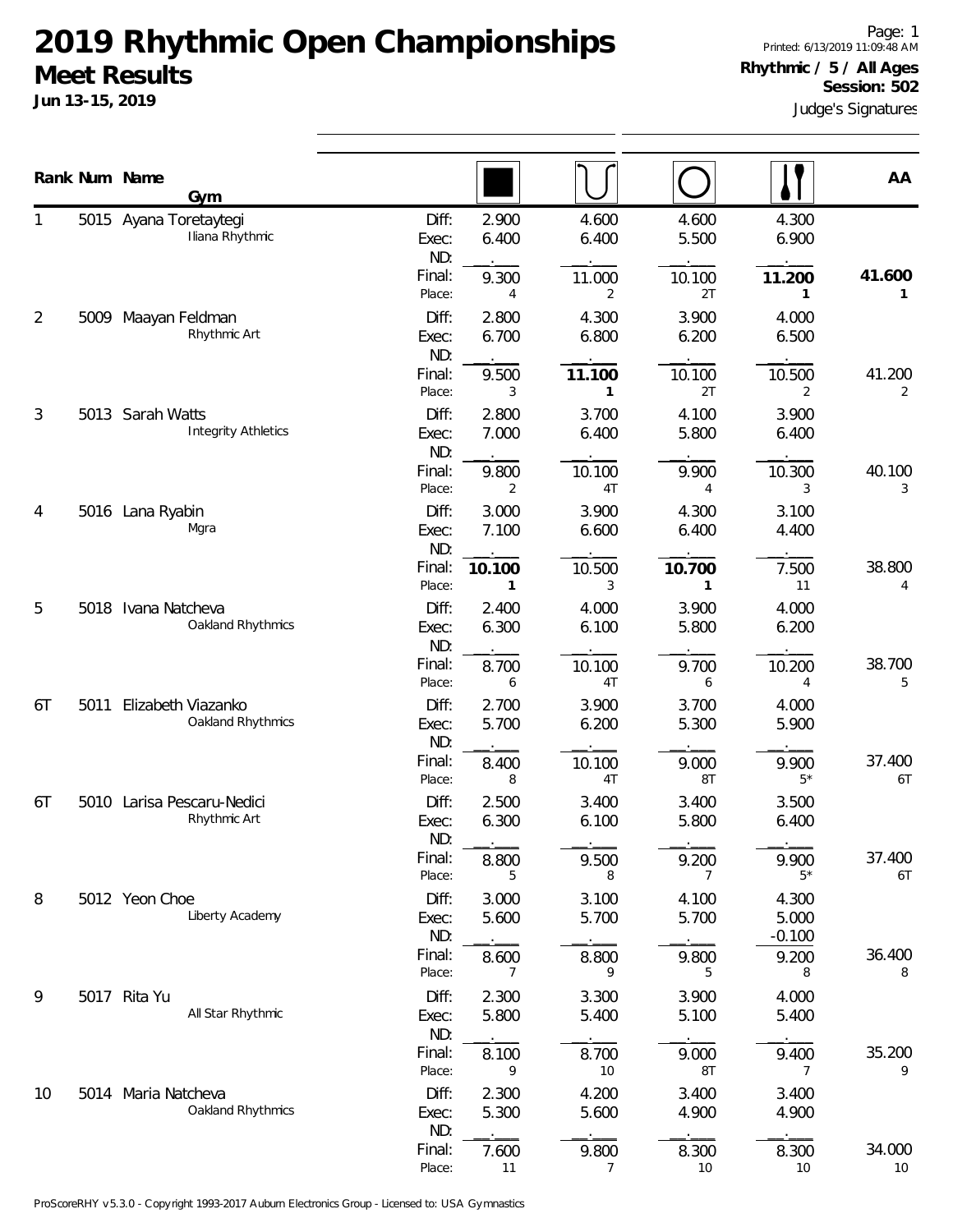|    |      | Rank Num Name<br>Gym             |                         |                |                |                |                | AA     |
|----|------|----------------------------------|-------------------------|----------------|----------------|----------------|----------------|--------|
| 11 | 5019 | Emma Borgna<br>Oakland Rhythmics | Diff:<br>Exec:          | 2.300<br>5.700 | 3.800<br>4.500 | 3.600<br>4.600 | 4.100<br>4.600 |        |
|    |      |                                  | ND:<br>Final:<br>Place: | 8.000<br>10    | 8.300<br>11    | 8.200          | 8.700          | 33.200 |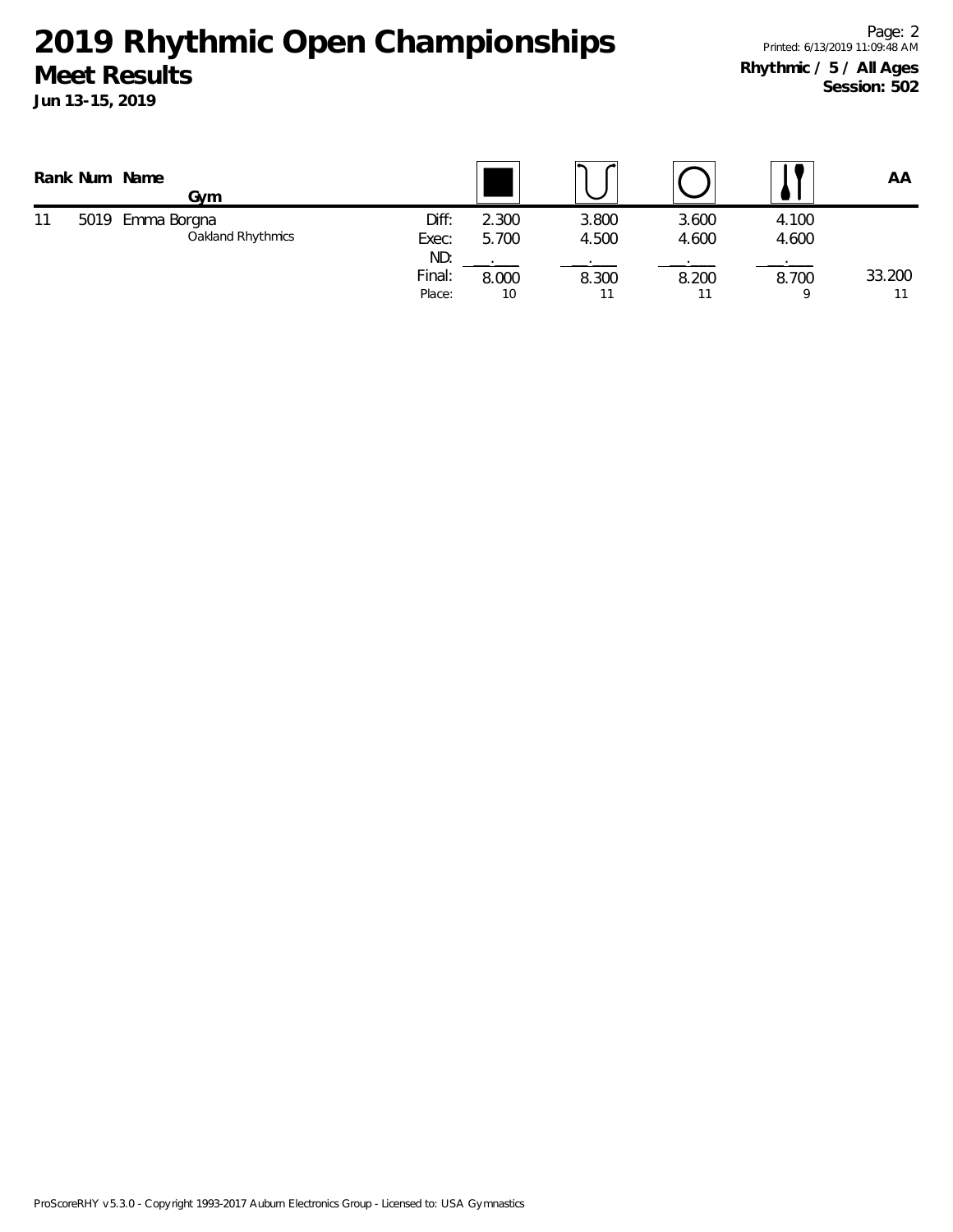|   |      | Rank Num Name<br><b>Gym</b>                 |                       |                        |                |                |                | AA                    |
|---|------|---------------------------------------------|-----------------------|------------------------|----------------|----------------|----------------|-----------------------|
|   | 5027 | Nikol Astakhova<br><b>Fitness Elite</b>     | Diff:<br>Exec:<br>ND: | 2.700<br>7.000         | 4.500<br>6.900 | 4.400<br>6.000 | 4.000<br>7.100 |                       |
|   |      |                                             | Final:<br>Place:      | 9.700<br>2             | 11.400<br>1    | 10.400<br>1    | 11.100<br>1    | 42.600<br>1           |
| 2 |      | 5028 Evelyn Kalaydjian<br>Oakland Rhythmics | Diff:<br>Exec:<br>ND: | 3.200<br>7.100         | 4.200<br>6.000 | 4.300<br>4.600 | 4.300<br>5.900 |                       |
|   |      |                                             | Final:<br>Place:      | 10.300<br>$\mathbf{1}$ | 10.200<br>2    | 8.900<br>4     | 10.200<br>3    | 39.600<br>2           |
| 3 | 5023 | Armine Freeman<br><b>RHD</b>                | Diff:<br>Exec:<br>ND: | 2.500<br>5.300         | 4.000<br>5.800 | 3.900<br>5.400 | 4.200<br>6.500 |                       |
|   |      |                                             | Final:<br>Place:      | 7.800<br>6             | 9.800<br>3     | 9.300<br>3     | 10.700<br>2    | 37.600<br>3           |
| 4 |      | 5025 Alyssa Xia<br>Mgra                     | Diff:<br>Exec:<br>ND: | 2.400<br>6.500         | 3.700<br>5.800 | 4.000<br>4.600 | 3.700<br>5.500 |                       |
|   |      |                                             | Final:<br>Place:      | 8.900<br>3             | 9.500<br>4     | 8.600<br>5T    | 9.200<br>4     | 36.200<br>4           |
| 5 | 5024 | Shreya Jayasimha<br><b>SDR</b>              | Diff:<br>Exec:<br>ND: | 2.600<br>6.100         | 3.600<br>4.200 | 4.100<br>5.700 | 3.900<br>3.800 |                       |
|   |      |                                             | Final:<br>Place:      | 8.700<br>4             | 7.800<br>7     | 9.800<br>2     | 7.700<br>7     | 34.000<br>5           |
| 6 |      | 5022 Catherine Jacobs<br>Oregon Rhythmic    | Diff:<br>Exec:<br>ND: | 1.500<br>5.500         | 3.400<br>5.000 | 3.300<br>5.300 | 2.600<br>5.900 |                       |
|   |      |                                             | Final:<br>Place:      | 7.000<br>8             | 8.400<br>6     | 8.600<br>5T    | 8.500<br>5     | 32.500<br>6           |
| 7 |      | 5026 Sierra Peterson<br><b>MHG</b>          | Diff:<br>Exec:<br>ND: | 2.200<br>6.000         | 4.000<br>4.800 | 2.900<br>4.100 | 3.400<br>4.800 |                       |
|   |      |                                             | Final:<br>Place:      | 8.200<br>5             | 8.800<br>5     | 7.000<br>8     | 8.200<br>6     | 32.200<br>$7^{\circ}$ |
| 8 |      | 5020 Kate Lee<br>All Star Rhythmic          | Diff:<br>Exec:<br>ND: | 2.200<br>5.300         | 3.200<br>3.600 | 3.800<br>3.900 | 3.200<br>3.600 |                       |
|   |      |                                             | Final:<br>Place:      | 7.500<br>7             | 6.800<br>8     | 7.700<br>7     | 6.800<br>9     | 28.800<br>8           |
| 9 | 5021 | Payton Castle<br><b>RSR</b>                 | Diff:<br>Exec:<br>ND: | 1.700<br>4.800         | 2.100<br>4.200 | 3.000<br>3.900 | 3.200<br>4.400 |                       |
|   |      |                                             | Final:<br>Place:      | 6.500<br>9             | 6.300<br>9     | 6.900<br>9     | 7.600<br>8     | 27.300<br>9           |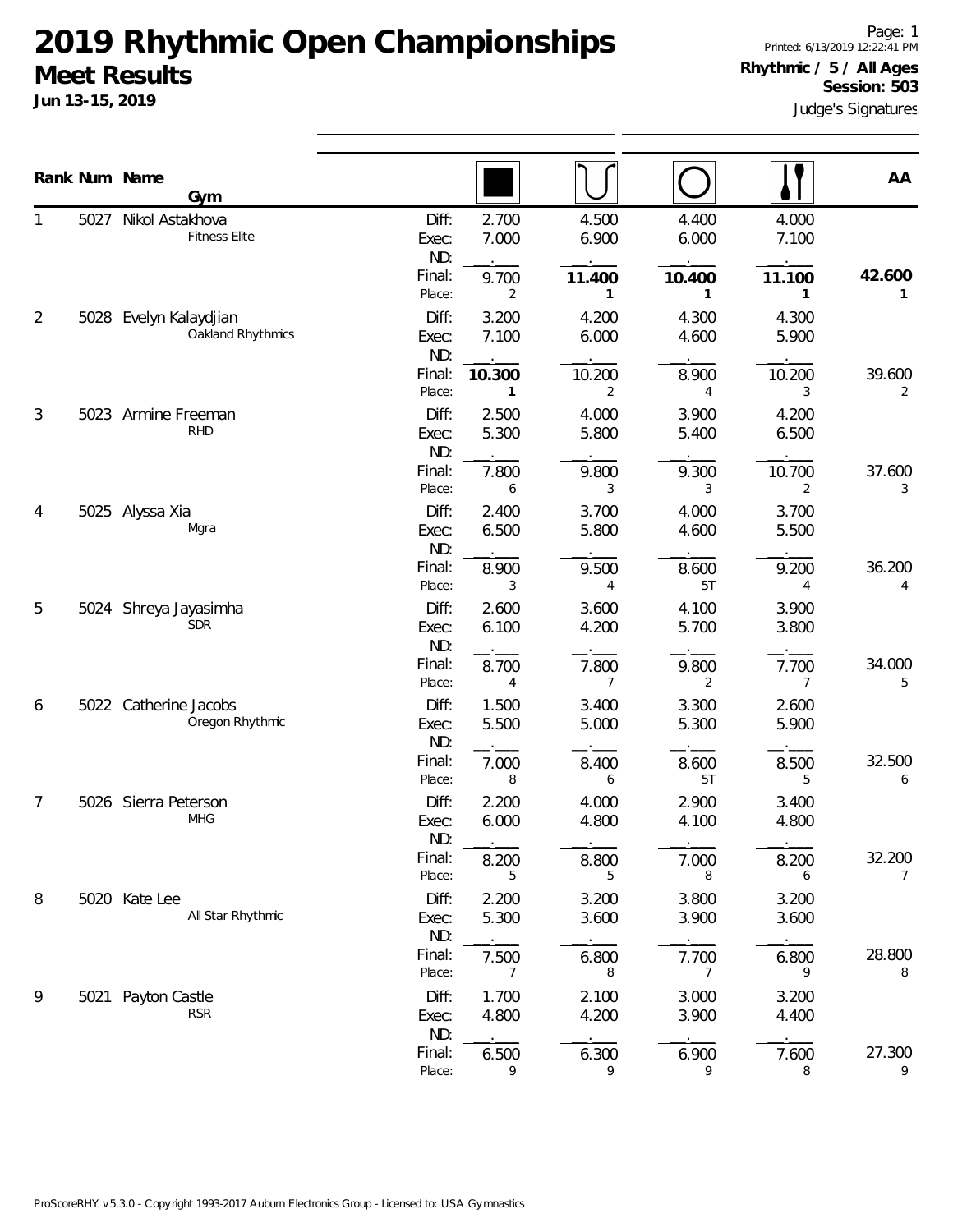|   |      | Rank Num Name<br>Gym                            |                       |                       |                |                |                | AA                       |
|---|------|-------------------------------------------------|-----------------------|-----------------------|----------------|----------------|----------------|--------------------------|
|   |      | 5030 Olivia Zhang<br>Liberty Academy            | Diff:<br>Exec:<br>ND: | 2.800<br>6.300        | 3.400<br>6.400 | 4.200<br>6.000 | 4.300<br>6.800 |                          |
|   |      |                                                 | Final:<br>Place:      | 9.100<br>2            | 9.800<br>3     | 10.200<br>2    | 11.100<br>2    | 40.200<br>1              |
| 2 | 5031 | Sofia Chabanyuk<br>Liberty Academy              | Diff:<br>Exec:<br>ND: | 2.500<br>6.000        | 3.500<br>6.700 | 4.100<br>5.600 | 4.300<br>6.900 |                          |
|   |      |                                                 | Final:<br>Place:      | 8.500<br>5            | 10.200<br>2    | 9.700<br>4     | 11.200<br>1    | 39.600<br>2              |
| 3 | 5039 | Carmella Mitchell<br><b>MHG</b>                 | Diff:<br>Exec:<br>ND: | 2.800<br>6.800        | 4.100<br>5.300 | 4.200<br>6.100 | 3.900<br>6.300 |                          |
|   |      |                                                 | Final:<br>Place:      | 9.600<br>$\mathbf{1}$ | 9.400<br>4     | 10.300<br>1    | 10.200<br>4    | 39.500<br>3              |
| 4 |      | 5032 Yelyzaveta Savankova<br>Premier Gymnastics | Diff:<br>Exec:<br>ND: | 2.300<br>6.600        | 3.700<br>6.600 | 3.800<br>5.200 | 3.500<br>6.300 |                          |
|   |      |                                                 | Final:<br>Place:      | 8.900<br>3            | 10.300<br>1    | 9.000<br>6     | 9.800<br>5     | 38.000<br>$\overline{4}$ |
| 5 |      | 5037 Miranda Olivera<br>Tampa Bay Rhythmics     | Diff:<br>Exec:<br>ND: | 2.200<br>6.100        | 3.600<br>5.600 | 3.900<br>5.500 | 3.800<br>6.500 |                          |
|   |      |                                                 | Final:<br>Place:      | 8.300<br>6            | 9.200<br>5     | 9.400<br>5     | 10.300<br>3    | 37.200<br>5              |
| 6 | 5029 | Lilia Arias Veiga<br>Tampa Bay Rhythmics        | Diff:<br>Exec:<br>ND: | 2.900<br>5.900        | 3.600<br>5.200 | 4.300<br>5.800 | 3.100<br>5.500 |                          |
|   |      |                                                 | Final:<br>Place:      | 8.800<br>4            | 8.800<br>6     | 10.100<br>3    | 8.600<br>8     | 36.300<br>6              |
| 7 |      | 5035 Sofia Yanez<br>Oregon Rhythmic             | Diff:<br>Exec:<br>ND: | 1.700<br>5.800        | 2.800<br>5.800 | 3.000<br>5.600 | 3.300<br>6.100 |                          |
|   |      |                                                 | Final:<br>Place:      | 7.500<br>7            | 8.600<br>7     | 8.600<br>7     | 9.400<br>6     | 34.100<br>$\overline{7}$ |
| 8 |      | 5034 Ekaterina Bulakh<br>Tampa Bay Rhythmics    | Diff:<br>Exec:<br>ND: | 1.900<br>5.000        | 2.600<br>3.500 | 4.100<br>4.000 | 3.200<br>5.500 |                          |
|   |      |                                                 | Final:<br>Place:      | 6.900<br>8            | 6.100<br>8     | 8.100<br>8     | 8.700<br>7     | 29.800<br>8              |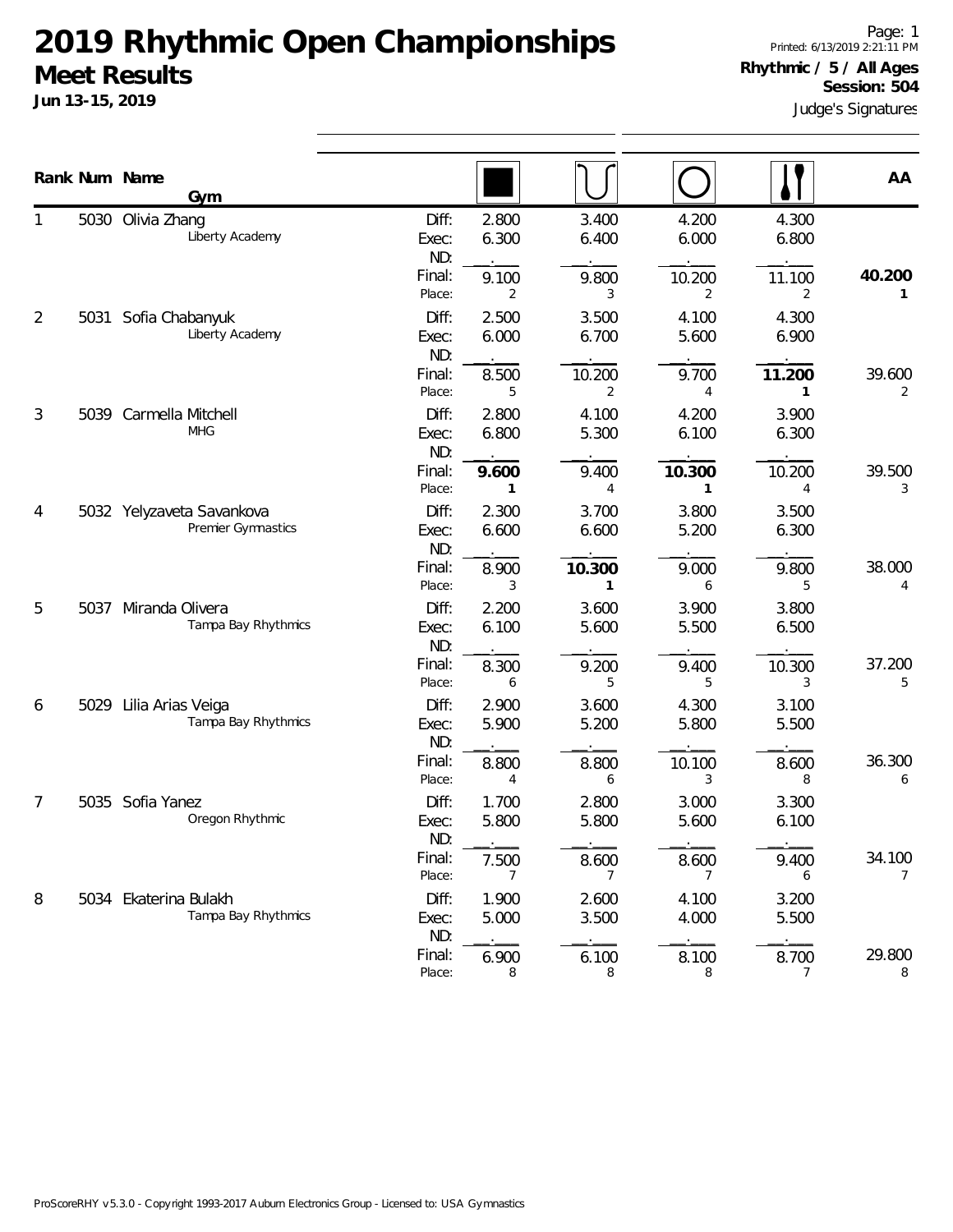**Jun 13-15, 2019**

Page: 1 Printed: 6/13/2019 3:29:21 PM **Rhythmic / 5 / All Ages Session: 505**

Judge's Signatures

|   |      | Rank Num Name<br>Gym                     |                       |                        |                        |                |                | AA                       |
|---|------|------------------------------------------|-----------------------|------------------------|------------------------|----------------|----------------|--------------------------|
|   |      | 5045 Evelyn Kovaliov<br>Prima Rhythmic   | Diff:<br>Exec:<br>ND: | 2.800<br>7.200         | 3.700<br>7.400         | 4.000<br>6.400 | 3.700<br>7.600 |                          |
|   |      |                                          | Final:<br>Place:      | 10.000<br>$\mathbf{1}$ | 11.100<br>$\mathbf{1}$ | 10.400<br>2    | 11.300<br>1    | 42.800<br>1              |
| 2 |      | 5044 Faye Shamiss<br>SDS<br>(by DuSol)   | Diff:<br>Exec:<br>ND: | 3.000<br>6.700         | 3.600<br>6.900         | 4.300<br>5.600 | 4.200<br>6.600 |                          |
|   |      |                                          | Final:<br>Place:      | 9.700<br>3T            | 10.500<br>2            | 9.900<br>4     | 10.800<br>2    | 40.900<br>2              |
| 3 | 5041 | Ariana Khaykin<br><b>MPNYC</b>           | Diff:<br>Exec:<br>ND: | 2.700<br>7.000         | 4.000<br>6.400         | 4.300<br>6.500 | 4.000<br>5.700 |                          |
|   |      |                                          | Final:<br>Place:      | 9.700<br>3T            | 10.400<br>3            | 10.800<br>1    | 9.700<br>5     | 40.600<br>3              |
| 4 |      | 5049 Grace Berkovich<br><b>MPNYC</b>     | Diff:<br>Exec:<br>ND: | 3.300<br>6.500         | 3.800<br>6.500         | 4.200<br>5.400 | 4.300<br>6.000 |                          |
|   |      |                                          | Final:<br>Place:      | 9.800<br>2             | 10.300<br>4            | 9.600<br>5T    | 10.300<br>3    | 40.000<br>4              |
| 5 |      | 5043 Victoria Yakovishak<br><b>RMX</b>   | Diff:<br>Exec:<br>ND: | 2.800<br>6.500         | 3.700<br>6.100         | 4.000<br>6.000 | 3.900<br>6.300 |                          |
|   |      |                                          | Final:<br>Place:      | 9.300<br>5             | 9.800<br>7             | 10.000<br>3    | 10.200<br>4    | 39.300<br>5              |
| 6 |      | 5046 Nika Frenklakh<br>Liberty Academy   | Diff:<br>Exec:<br>ND: | 2.300<br>6.100         | 3.700<br>6.500         | 4.000<br>5.200 | 3.900<br>5.000 |                          |
|   |      |                                          | Final:<br>Place:      | 8.400<br>7T            | 10.200<br>5            | 9.200<br>7     | 8.900<br>8     | 36.700<br>6              |
| 7 |      | 5042 Andria Huang<br>Empire Rhythmic Gym | Diff:<br>Exec:<br>ND: | 2.900<br>6.300         | 3.600<br>5.900         | 4.100<br>4.500 | 4.400<br>4.800 |                          |
|   |      |                                          | Final:<br>Place:      | 9.200<br>6             | 9.500<br>8             | 8.600<br>8     | 9.200<br>6T    | 36.500<br>$\overline{7}$ |
| 8 |      | 5047 Michelle Gusovsky<br><b>NWR</b>     | Diff:<br>Exec:<br>ND: | 2.500<br>5.900         | 3.900<br>5.500         | 4.000<br>5.600 | 3.500<br>4.500 |                          |
|   |      |                                          | Final:<br>Place:      | 8.400<br>7T            | 9.400<br>9             | 9.600<br>5T    | 8.000<br>9     | 35.400<br>8              |
| 9 |      | 5050 Katie Hwang<br><b>CHR</b>           | Diff:<br>Exec:<br>ND: | 2.300<br>5.600         | 3.800<br>6.100         | 3.700<br>4.400 | 3.400<br>5.800 |                          |
|   |      |                                          | Final:<br>Place:      | 7.900<br>9             | 9.900<br>6             | 8.100<br>9     | 9.200<br>6T    | 35.100<br>9              |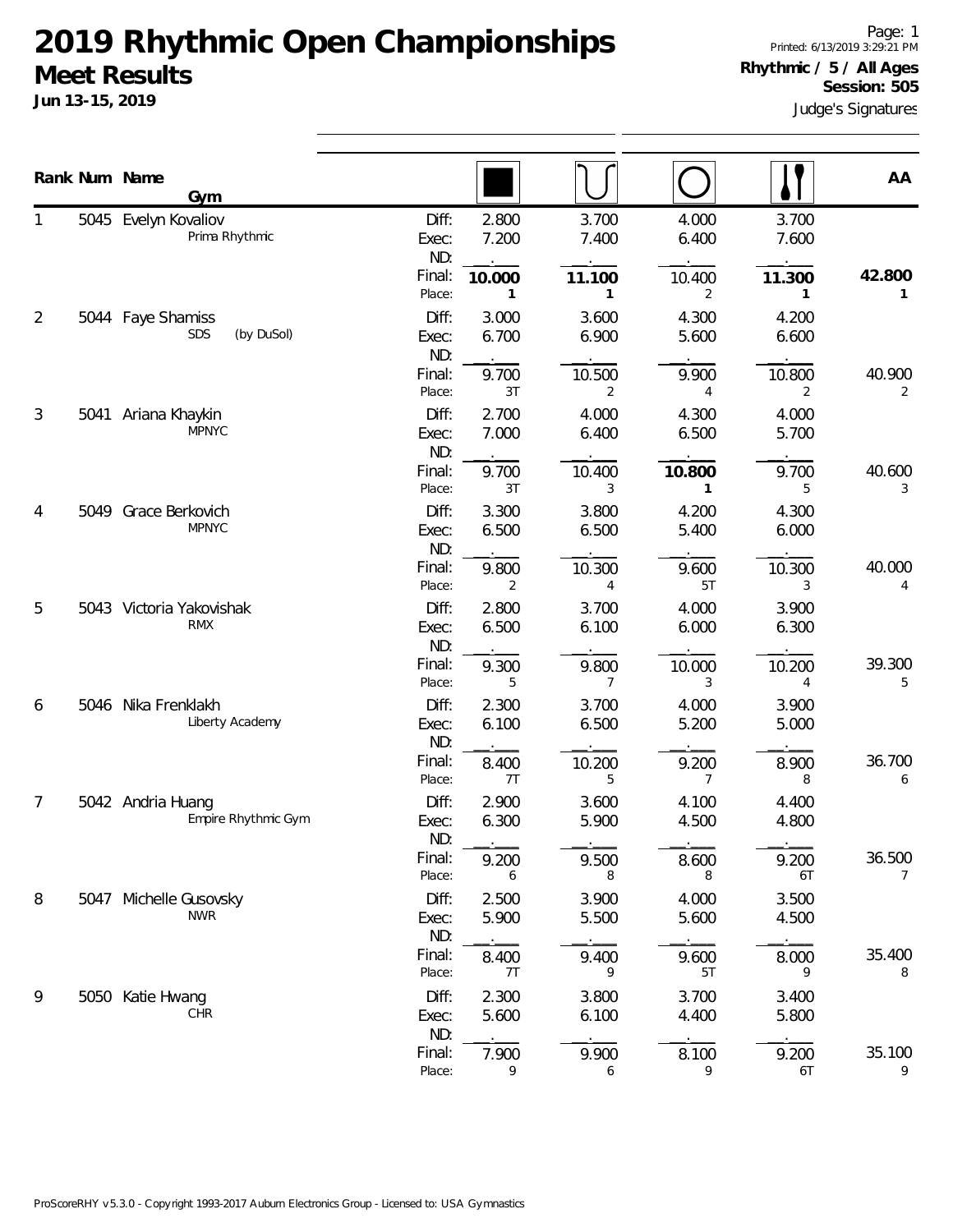**Jun 13-15, 2019**

Judge's Signatures Page: 1 Printed: 6/13/2019 4:34:33 PM **Rhythmic / 5 / All Ages Session: 506**

|                |      | Rank Num Name<br>Gym                      |                                           |                               |                                           |                               |                               | AA                       |
|----------------|------|-------------------------------------------|-------------------------------------------|-------------------------------|-------------------------------------------|-------------------------------|-------------------------------|--------------------------|
| 1              | 5051 | Diana Bushueva<br>Rhythmic Art            | Diff:<br>Exec:<br>ND:<br>Final:<br>Place: | 3.300<br>7.400<br>10.700<br>1 | 3.900<br>6.300<br>10.200<br>3             | 4.200<br>6.700<br>10.900<br>1 | 3.900<br>4.400<br>8.300<br>6  | 40.100<br>1              |
| $\overline{2}$ | 5055 | Kylie Clark<br><b>SDR</b>                 | Diff:<br>Exec:<br>ND:<br>Final:           | 3.000<br>6.500<br>9.500       | 4.100<br>5.700<br>9.800                   | 4.000<br>6.000<br>10.000      | 4.300<br>5.700<br>10.000      | 39.300                   |
| 3              |      | 5060 Julia Bykov<br>Iliana Rhythmic       | Place:<br>Diff:<br>Exec:<br>ND:<br>Final: | 2<br>3.000<br>6.300           | 4<br>4.100<br>6.400                       | 3<br>3.700<br>6.000           | 2<br>3.600<br>6.000           | 2                        |
| 4              | 5061 | Polina Shtefiuk<br>Iliana Rhythmic        | Place:<br>Diff:<br>Exec:<br>ND:           | 9.300<br>3<br>2.400<br>6.100  | 10.500<br>2<br>4.300<br>6.600             | 9.700<br>4<br>4.100<br>6.100  | 9.600<br>3<br>3.500<br>5.900  | 39.100<br>3              |
| 5              |      | 5054 Rada Shtepa<br>IK Gymnastics         | Final:<br>Place:<br>Diff:<br>Exec:<br>ND: | 8.500<br>5<br>2.400<br>5.800  | 10.900<br>$\mathbf{1}$<br>3.800<br>5.900  | 10.200<br>2<br>3.700<br>5.300 | 9.400<br>4<br>4.300<br>5.800  | 39.000<br>4              |
| 6              |      | 5053 Anastasia Shevelenko<br><b>MPNYC</b> | Final:<br>Place:<br>Diff:<br>Exec:<br>ND: | 8.200<br>6<br>2.500<br>6.200  | 9.700<br>5T<br>3.700<br>5.400             | 9.000<br>6<br>3.800<br>5.700  | 10.100<br>1<br>4.000<br>5.300 | 37.000<br>5              |
| 7              |      | 5058 Iyanna Pernell-Gant<br><b>MHG</b>    | Final:<br>Place:<br>Diff:<br>Exec:        | 8.700<br>4<br>1.800<br>5.700  | 9.100<br>$\overline{7}$<br>4.200<br>5.500 | 9.500<br>5<br>3.100<br>5.500  | 9.300<br>5<br>3.600<br>4.600  | 36.600<br>6              |
| 8              |      | 5052 Angie Yu                             | ND:<br>Final:<br>Place:<br>Diff:          | 7.500<br>8<br>2.200           | 9.700<br>5T<br>3.200                      | 8.600<br>8<br>3.000           | 8.200<br>3.400                | 34.000<br>$\overline{7}$ |
|                |      | Prestige RGA                              | Exec:<br>ND:<br>Final:<br>Place:          | 5.700<br>7.900<br>7           | 5.500<br>8.700<br>8                       | 5.700<br>8.700<br>7           | 4.700<br>8.100<br>8           | 33.400<br>8              |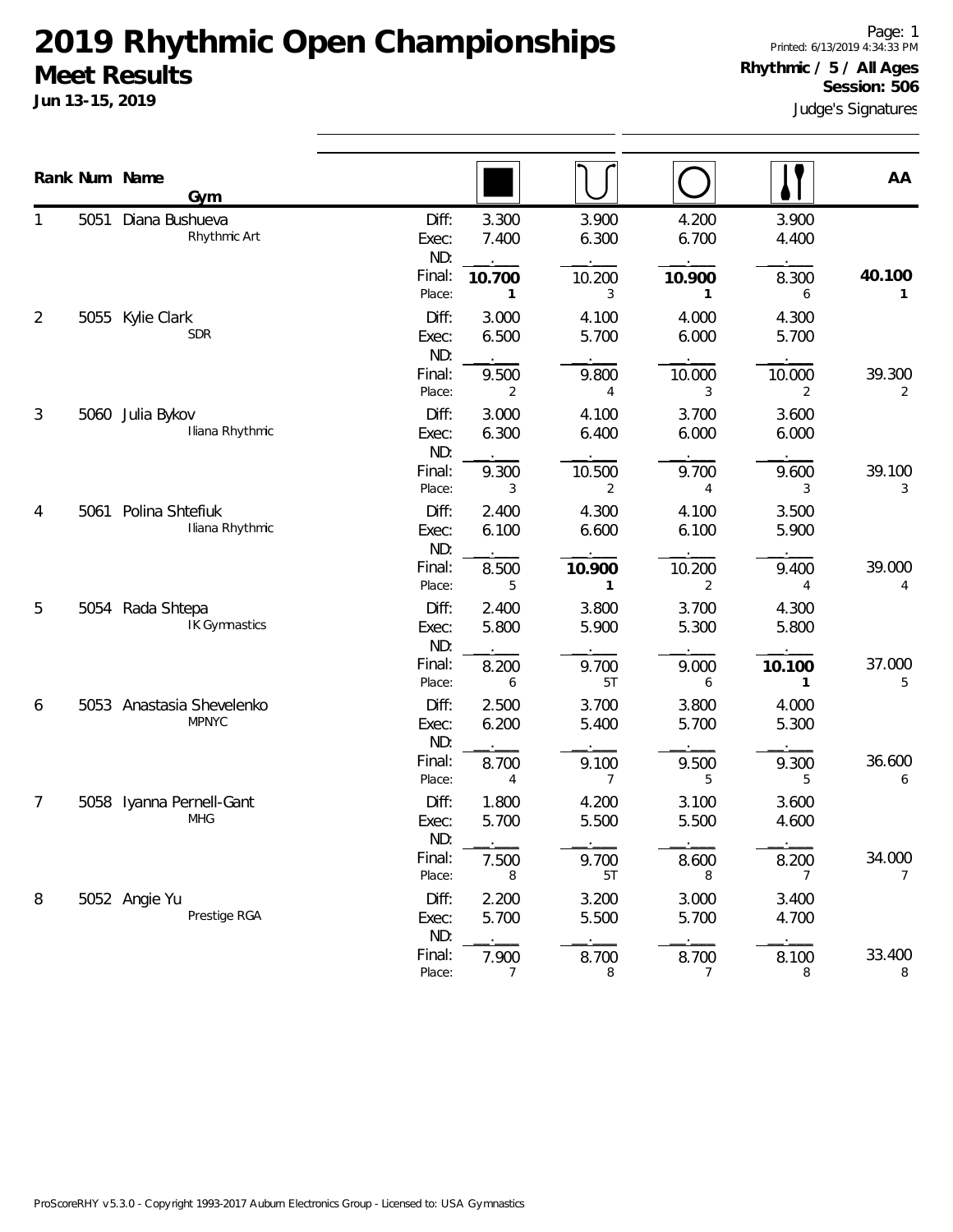|    | Rank Num Name | Gym                                         |                                 |                          |                          |                                |                          | AA                       |
|----|---------------|---------------------------------------------|---------------------------------|--------------------------|--------------------------|--------------------------------|--------------------------|--------------------------|
|    |               | 5072 Lala Nguyen<br>CHR                     | Diff:<br>Exec:<br>ND:<br>Final: | 3.800<br>7.100<br>10.900 | 4.300<br>6.900<br>11.200 | 4.700<br>6.900<br>11.600       | 4.300<br>7.100<br>11.400 | 45.100                   |
| 2  | 5075          | Mariia Evstafeva<br>Iliana Rhythmic         | Place:<br>Diff:<br>Exec:<br>ND: | 1<br>3.400<br>6.600      | 2<br>4.700<br>7.200      | $\mathbf{1}$<br>4.300<br>6.300 | 1T<br>4.600<br>6.800     | 1                        |
|    |               |                                             | Final:<br>Place:                | 10.000<br>2T             | 11.900<br>1              | 10.600<br>3                    | 11.400<br>1T             | 43.900<br>2              |
| 3  |               | 5069 Alvina Nikolaienko<br>CHR              | Diff:<br>Exec:<br>ND:           | 3.200<br>6.800           | 3.900<br>6.200           | 4.400<br>6.700                 | 4.300<br>7.000           |                          |
|    |               |                                             | Final:<br>Place:                | 10.000<br>2T             | 10.100<br>6T             | 11.100<br>2                    | 11.300<br>3              | 42.500<br>3              |
| 4  | 5070          | Diana Kukharevich<br><b>NWR</b>             | Diff:<br>Exec:<br>ND:           | 3.200<br>6.100           | 4.600<br>6.300           | 4.600<br>5.000                 | 4.300<br>6.200           |                          |
| 5  |               | Oria Buckley                                | Final:<br>Place:<br>Diff:       | 9.300<br>4T<br>2.400     | 10.900<br>3<br>3.200     | 9.600<br>6<br>3.900            | 10.500<br>6T<br>3.800    | 40.300<br>4              |
|    | 5071          | Tampa Bay Rhythmics                         | Exec:<br>ND:                    | 6.300                    | 7.100                    | 5.900                          | 7.000                    |                          |
|    |               |                                             | Final:<br>Place:                | 8.700<br>8T              | 10.300<br>4              | 9.800<br>5                     | 10.800<br>4              | 39.600<br>5              |
| 6  |               | 5074 Ava Chen<br>FRG                        | Diff:<br>Exec:<br>ND:           | 3.300<br>5.600           | 4.400<br>5.800           | 3.800<br>5.600                 | 4.100<br>6.400           |                          |
|    |               |                                             | Final:<br>Place:                | 8.900<br>6T              | 10.200<br>5              | 9.400<br>8T                    | 10.500<br>6T             | 39.000<br>6              |
| 7  | 5063          | Maria Sabirova<br>Iliana Rhythmic           | Diff:<br>Exec:<br>ND:           | 3.000<br>6.300           | 4.600<br>5.500           | 4.300<br>5.800                 | 4.100<br>4.400           |                          |
|    |               |                                             | Final:<br>Place:                | 9.300<br>4T              | 10.100<br>6T             | 10.100<br>4                    | 8.500<br>12              | 38.000<br>$\overline{7}$ |
| 8  |               | 5064 Diya Sagar<br><b>Fitness Elite</b>     | Diff:<br>Exec:<br>ND:           | 2.400<br>5.600           | 4.200<br>5.600           | 3.200<br>5.500                 | 4.300<br>6.400           |                          |
|    |               |                                             | Final:<br>Place:                | 8.000<br>12              | 9.800<br>8               | 8.700<br>13                    | 10.700<br>5              | 37.200<br>8              |
| 9T |               | 5067 Aleksandra Bocharova<br><b>RRT</b>     | Diff:<br>Exec:<br>ND:           | 2.800<br>5.500           | 4.000<br>5.300           | 3.700<br>5.800                 | 3.200<br>6.000           |                          |
|    |               |                                             | Final:<br>Place:                | 8.300<br>10              | 9.300<br>9               | 9.500<br>7                     | 9.200<br>8               | 36.300<br>9T             |
| 9T |               | 5068 Mariana Zhilina<br><b>Rising Stars</b> | Diff:<br>Exec:<br>ND:           | 2.900<br>5.800           | 3.200<br>6.000           | 4.100<br>5.300                 | 3.300<br>5.700           |                          |
|    |               |                                             | Final:<br>Place:                | 8.700<br>8T              | 9.200<br>10              | 9.400<br>$8\mathsf{T}$         | 9.000<br>9               | 36.300<br>9T             |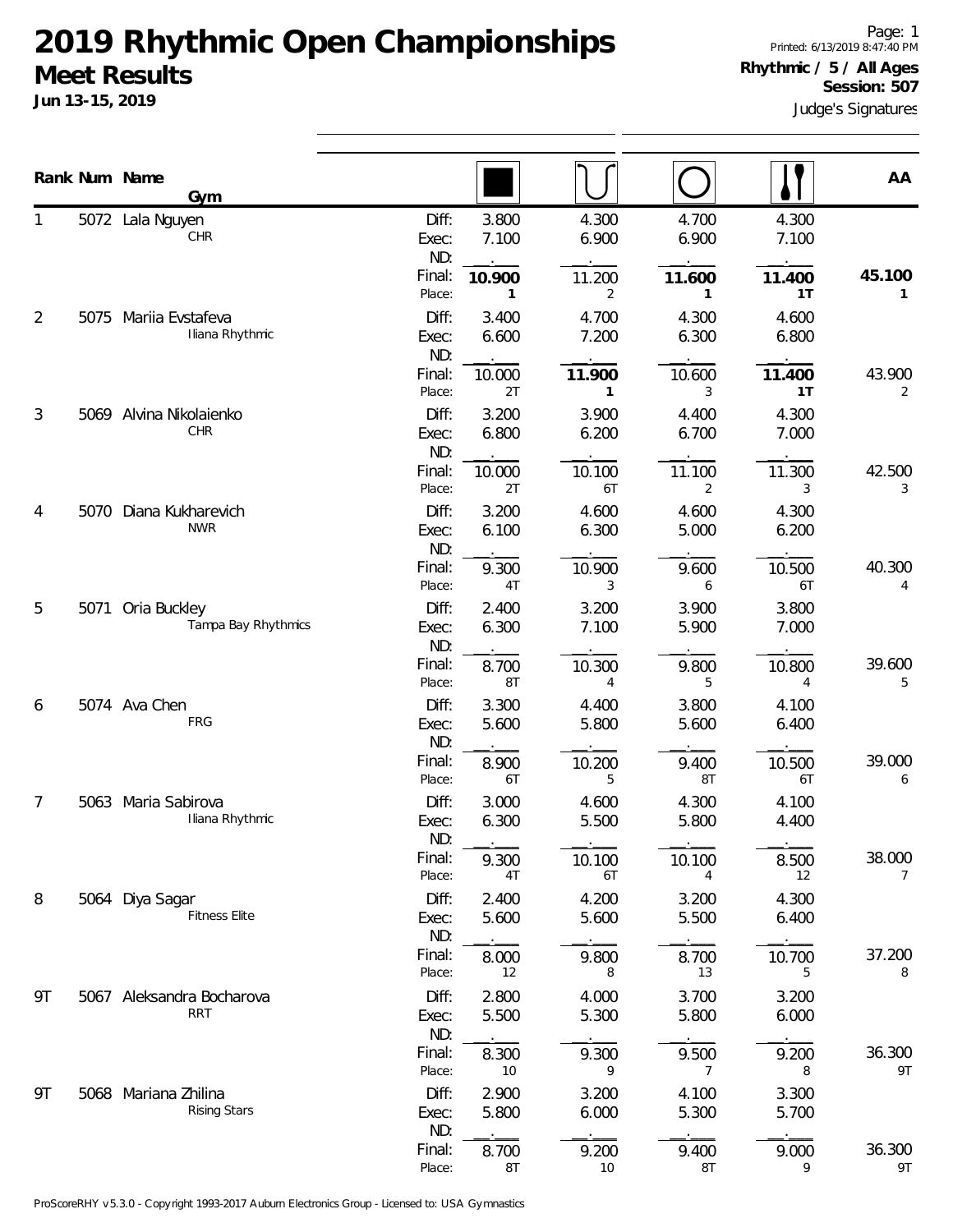|    |      | Rank Num Name<br>Gym                              |                         |                |                |                |                | AA           |
|----|------|---------------------------------------------------|-------------------------|----------------|----------------|----------------|----------------|--------------|
| 11 | 5066 | Katerina Kochnev<br><b>MPNYC</b>                  | Diff:<br>Exec:          | 3.100<br>5.800 | 2.800<br>5.100 | 3.800<br>5.600 | 3.400<br>5.500 |              |
|    |      |                                                   | ND:<br>Final:<br>Place: | 8.900<br>6T    | 7.900<br>12    | 9.400<br>8T    | 8.900<br>10    | 35.100<br>11 |
| 12 | 5062 | Chloe Chone<br>Vitrychenko                        | Diff:<br>Exec:<br>ND:   | 2.800<br>5.300 | 3.700<br>5.400 | 3.800<br>5.100 | 3.500<br>5.100 |              |
|    |      | Final:<br>Place:                                  | 8.100<br>11             | 9.100<br>11    | 8.900<br>12    | 8.600<br>11    | 34.700<br>12   |              |
| 13 | 5065 | Meilee Mekalanos<br>Diff:<br>Mgra<br>Exec:<br>ND: | 1.500<br>5.500          | 2.400<br>4.600 | 3.900<br>5.300 | 3.300<br>4.700 |                |              |
|    |      |                                                   | Final:<br>Place:        | 7.000<br>13    | 7.000<br>13    | 9.200<br>11    | 8.000<br>13    | 31.200<br>13 |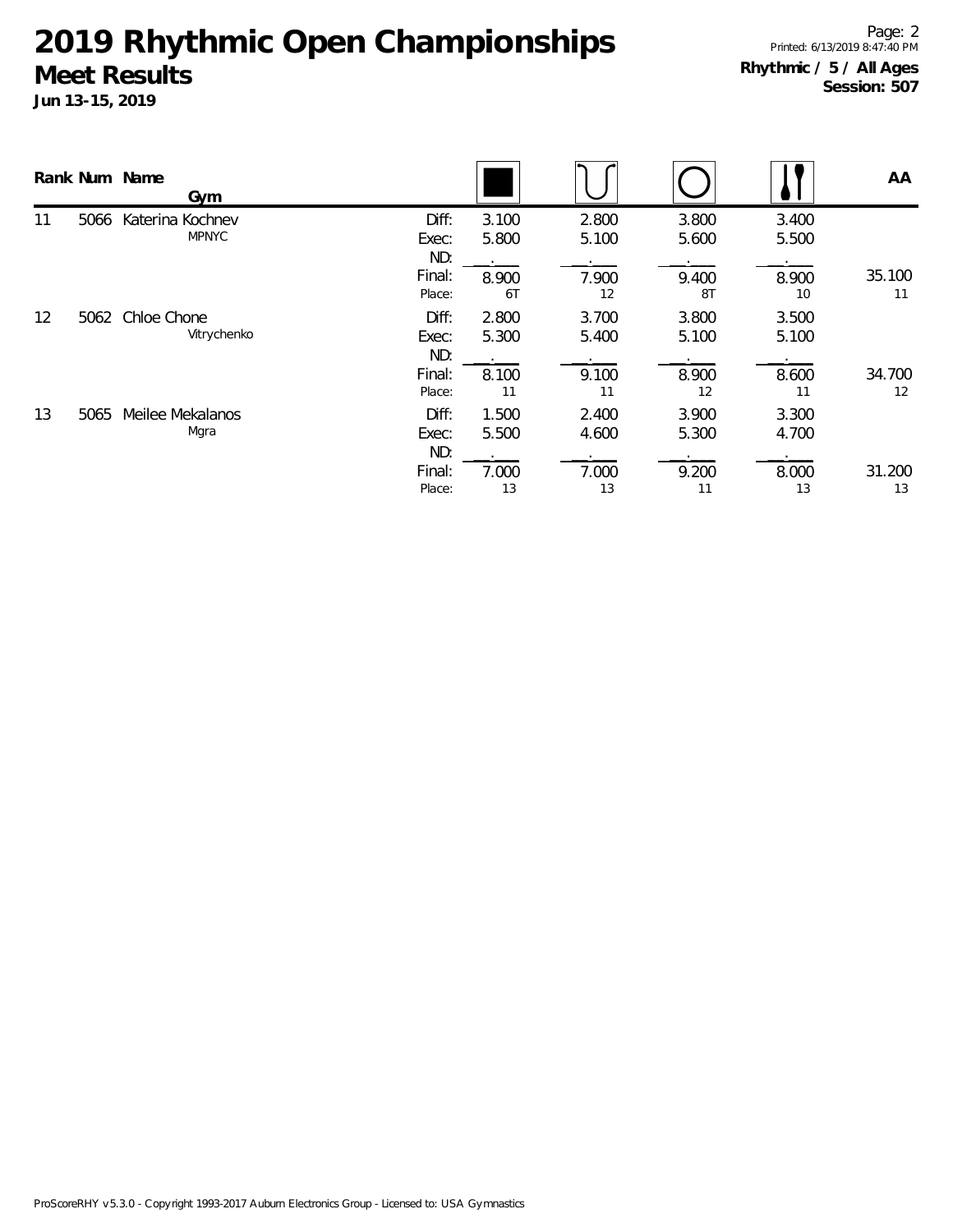**Jun 13-15, 2019**

Page: 1 Printed: 6/13/2019 8:55:32 PM

#### **Rhythmic / 5 / All Ages Session: 508**

Judge's Signatures

|                | Rank Num Name<br>Gym                         |                       |                |                        |                            |                            | AA                       |
|----------------|----------------------------------------------|-----------------------|----------------|------------------------|----------------------------|----------------------------|--------------------------|
|                | 5080 Amelie Rybak<br><b>ISRG</b>             | Diff:<br>Exec:<br>ND: | 3.400<br>7.400 | 3.900<br>6.800         | 4.100<br>6.200             | 3.700<br>7.100             |                          |
|                |                                              | Final:<br>Place:      | 10.800<br>1    | 10.700<br>2            | 10.300<br>2T               | 10.800<br>2                | 42.600<br>1              |
| $\overline{2}$ | 5078 Arianna Tu<br><b>Fitness Elite</b>      | Diff:<br>Exec:<br>ND: | 2.700<br>5.700 | 4.400<br>6.400         | 4.200<br>6.100             | 4.700<br>6.600             |                          |
|                |                                              | Final:<br>Place:      | 8.400<br>7     | 10.800<br>$\mathbf{1}$ | 10.300<br>2T               | 11.300<br>$\mathbf{1}$     | 40.800<br>2              |
| 3              | 5083 Emma Pertsovsky<br><b>RRT</b>           | Diff:<br>Exec:<br>ND: | 2.900<br>5.700 | 3.900<br>6.300         | 4.700<br>6.500             | 4.100<br>5.600             |                          |
|                |                                              | Final:<br>Place:      | 8.600<br>6     | 10.200<br>4            | 11.200<br>$\mathbf{1}$     | 9.700<br>5                 | 39.700<br>3              |
| 4              | 5077 Mako Koda<br><b>Integrity Athletics</b> | Diff:<br>Exec:<br>ND: | 2.900<br>5.900 | 3.800<br>6.700         | 4.100<br>5.600<br>$-0.500$ | 4.000<br>5.900             |                          |
|                |                                              | Final:<br>Place:      | 8.800<br>5     | 10.500<br>3            | 9.200<br>6                 | 9.900<br>4                 | 38.400<br>4              |
| 5              | 5081 Alexandra Hoyt<br><b>NWR</b>            | Diff:<br>Exec:<br>ND: | 2.900<br>6.500 | 4.100<br>5.600         | 4.300<br>5.300             | 4.200<br>5.400             |                          |
|                |                                              | Final:<br>Place:      | 9.400<br>3     | 9.700<br>5T            | 9.600<br>4                 | 9.600<br>6                 | 38.300<br>5              |
| 6              | 5076 Sophie Xie<br><b>SDR</b>                | Diff:<br>Exec:<br>ND: | 3.300<br>6.700 | 3.600<br>5.300         | 4.100<br>5.400             | 3.900<br>5.400             |                          |
|                |                                              | Final:<br>Place:      | 10.000<br>2    | 8.900<br>8             | 9.500<br>5                 | 9.300<br>7                 | 37.700<br>6              |
| 7              | 5082 Abby Cai<br><b>Gymnastics World</b>     | Diff:<br>Exec:<br>ND: | 3.300<br>5.800 | 3.800<br>5.900         | 3.800<br>4.200             | 3.400<br>6.600             |                          |
|                |                                              | Final:<br>Place:      | 9.100<br>4     | 9.700<br>5T            | 8.000<br>9T                | 10.000<br>3                | 36.800<br>$\overline{7}$ |
| 8              | 5087 Victoria Sklyarov<br>Miami Gymnastics   | Diff:<br>Exec:<br>ND: | 2.700<br>5.400 | 3.500<br>4.500         | 4.200<br>4.500             | 3.700<br>5.400             |                          |
|                |                                              | Final:<br>Place:      | 8.100<br>8     | 8.000<br>12            | 8.700<br>8                 | 9.100<br>8                 | 33.900<br>8              |
| 9              | 5086 Amelia Kumar<br><b>NWR</b>              | Diff:<br>Exec:<br>ND: | 2.400<br>4.900 | 3.300<br>5.200         | 4.200<br>4.900             | 4.000<br>4.800<br>$-0.100$ |                          |
|                |                                              | Final:<br>Place:      | 7.300<br>11T   | 8.500<br>9T            | 9.100<br>7                 | 8.700<br>10                | 33.600<br>9              |
| 10T            | 5085 Julia Ding<br>RMX                       | Diff:<br>Exec:<br>ND: | 2.200<br>5.100 | 3.700<br>5.400         | 3.000<br>4.400             | 4.100<br>4.400             |                          |
|                |                                              | Final:<br>Place:      | 7.300<br>11T   | 9.100<br>7             | 7.400<br>12                | 8.500<br>11                | 32.300<br>10T            |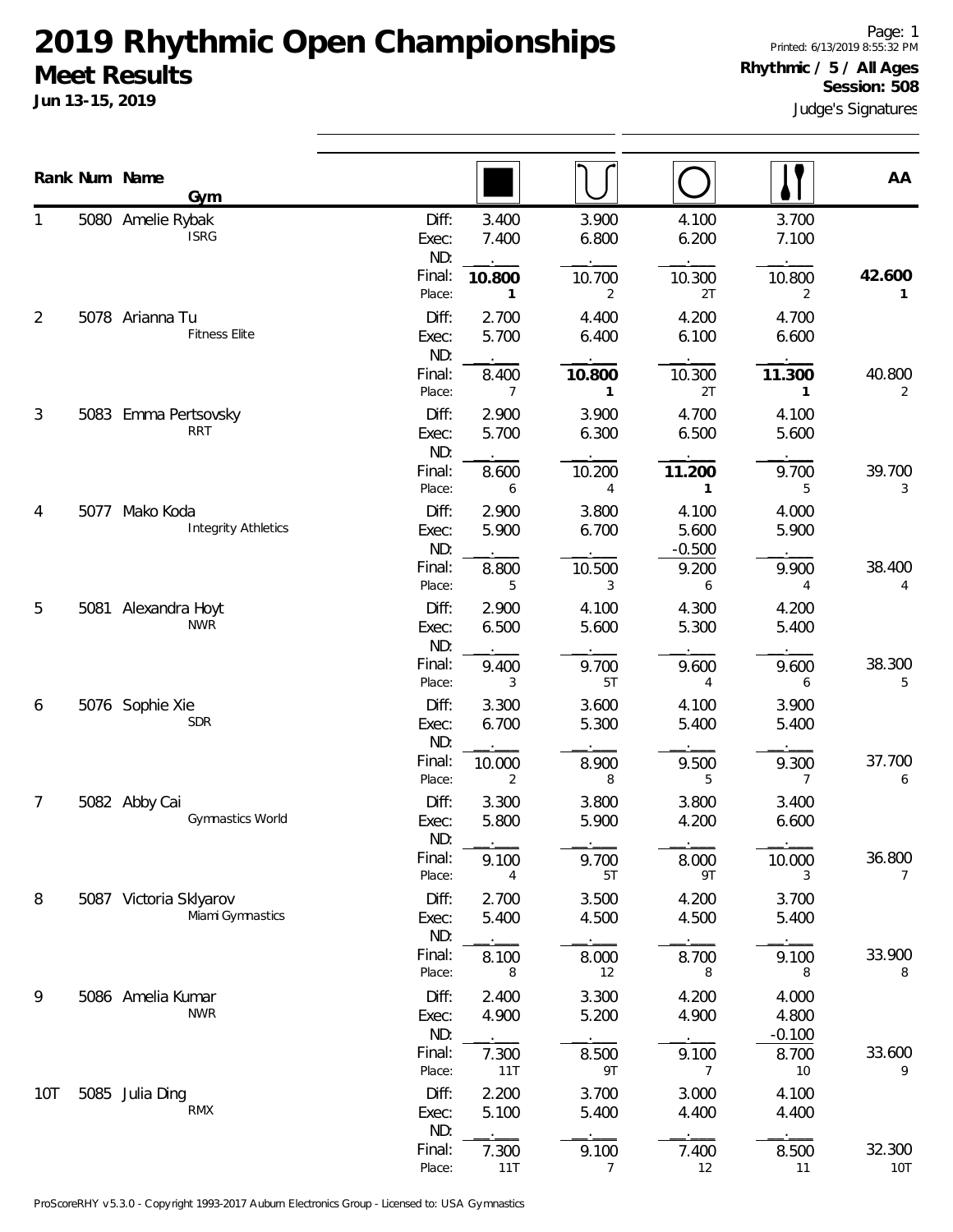|             |                               | Rank Num Name<br>Gym                |                         |                |                |                |                | AA                   |
|-------------|-------------------------------|-------------------------------------|-------------------------|----------------|----------------|----------------|----------------|----------------------|
| 10T<br>5084 | Monica Luo<br>Oregon Rhythmic | Diff:<br>Exec:                      | 2.500<br>4.900          | 3.100<br>5.200 | 2.600<br>5.100 | 3.600<br>5.300 |                |                      |
|             |                               |                                     | ND:<br>Final:<br>Place: | 7.400<br>9T    | 8.300<br>11    | 7.700<br>11    | 8.900<br>9     | 32.300<br><b>10T</b> |
| 12          | 5079                          | Hailey Keyes<br>Tampa Bay Rhythmics | Diff:<br>Exec:<br>ND:   | 2.400<br>5.000 | 3.400<br>5.100 | 3.600<br>4.400 | 3.400<br>4.600 |                      |
|             |                               |                                     | Final:<br>Place:        | 7.400<br>9T    | 8.500<br>9T    | 8.000<br>9T    | 8.000<br>12    | 31.900<br>12         |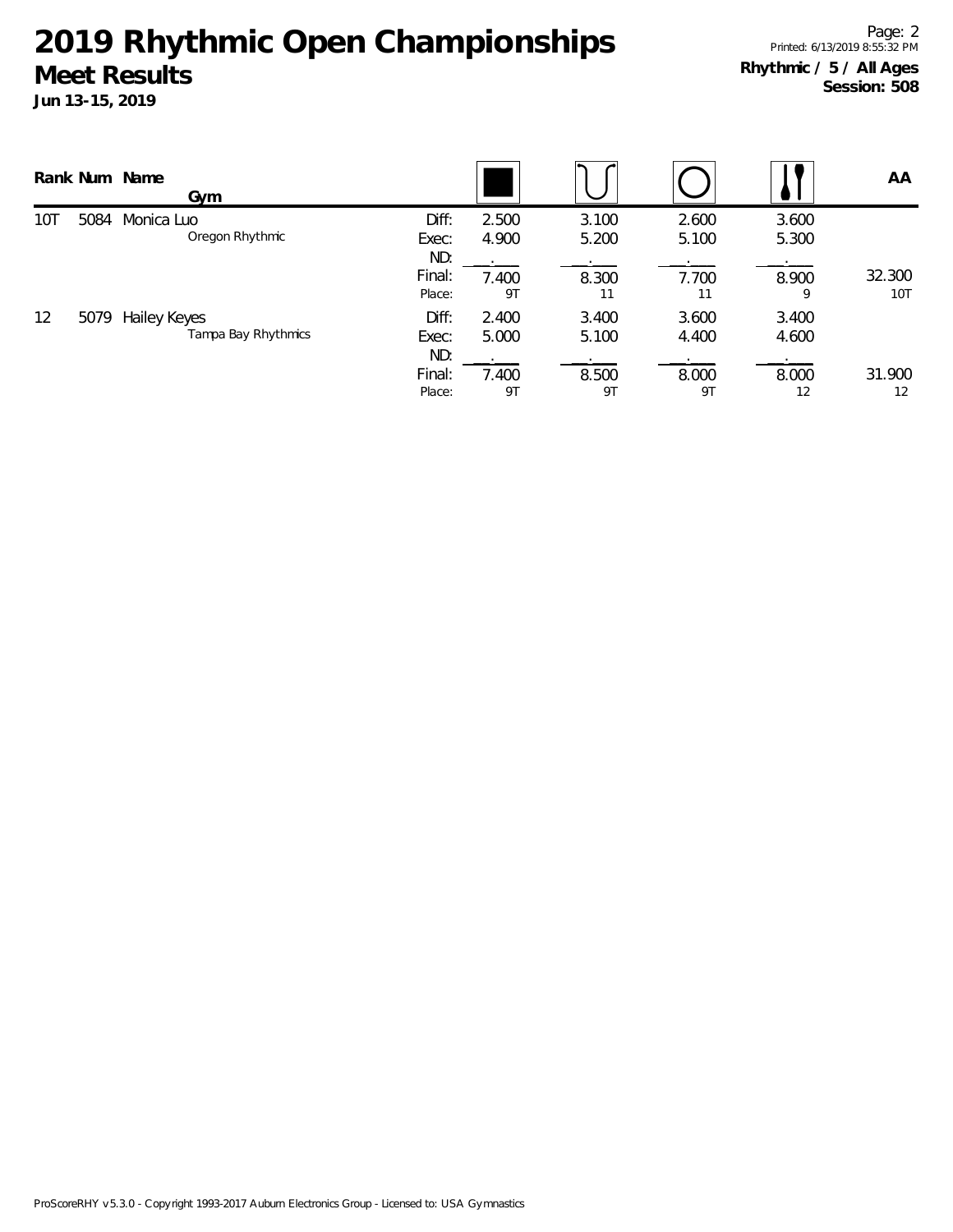|    | Rank Num Name | Gym                                           |                       |                |                        |                |                | AA                       |
|----|---------------|-----------------------------------------------|-----------------------|----------------|------------------------|----------------|----------------|--------------------------|
|    |               | 5091 Allie Liu<br><b>SDR</b>                  | Diff:<br>Exec:<br>ND: | 3.500<br>7.100 | 3.600<br>6.900         | 4.500<br>6.400 | 4.400<br>6.900 |                          |
|    |               |                                               | Final:<br>Place:      | 10.600<br>1    | 10.500<br>2T           | 10.900<br>1    | 11.300<br>1    | 43.300<br>1              |
| 2  |               | 5092 Nickole Li<br>Empire Rhythmic Gym        | Diff:<br>Exec:<br>ND: | 3.400<br>6.800 | 4.100<br>6.400         | 4.200<br>6.500 | 4.400<br>6.700 |                          |
|    |               |                                               | Final:<br>Place:      | 10.200<br>2    | 10.500<br>2T           | 10.700<br>2    | 11.100<br>2    | 42.500<br>2              |
| 3  | 5089          | Amina Akhmatova<br>Liberty Academy            | Diff:<br>Exec:<br>ND: | 3.100<br>6.300 | 4.300<br>7.000         | 4.300<br>4.900 | 3.800<br>6.900 |                          |
|    |               |                                               | Final:<br>Place:      | 9.400<br>4     | 11.300<br>1            | 9.200<br>7     | 10.700<br>4    | 40.600<br>3              |
| 4  | 5099          | Olivia Ulrich<br>Miami Gymnastics             | Diff:<br>Exec:<br>ND: | 2.900<br>7.000 | 3.600<br>5.600         | 4.400<br>5.300 | 4.300<br>6.500 |                          |
|    |               |                                               | Final:<br>Place:      | 9.900<br>3     | 9.200<br>10            | 9.700<br>4     | 10.800<br>3    | 39.600<br>4              |
|    | 5             | 5096 MariyaM Orlikova<br><b>IK Gymnastics</b> | Diff:<br>Exec:<br>ND: | 2.700<br>6.500 | 4.000<br>5.800         | 4.000<br>5.400 | 4.300<br>6.200 |                          |
|    |               |                                               | Final:<br>Place:      | 9.200<br>6     | 9.800<br>5             | 9.400<br>5T    | 10.500<br>5    | 38.900<br>5              |
| 6  |               | 5098 Cora Loomis<br>BR-WT                     | Diff:<br>Exec:<br>ND: | 3.100<br>6.200 | 3.900<br>6.000         | 4.200<br>5.600 | 3.900<br>5.500 |                          |
|    |               |                                               | Final:<br>Place:      | 9.300<br>5     | 9.900<br>4             | 9.800<br>3     | 9.400<br>7     | 38.400<br>6              |
| 7  | 5097          | Radmila Khanova<br>Rhythmic Art               | Diff:<br>Exec:<br>ND: | 2.900<br>6.200 | 3.900<br>5.800         | 4.300<br>4.600 | 4.000<br>6.100 |                          |
|    |               |                                               | Final:<br>Place:      | 9.100<br>7     | 9.700<br>6T            | 8.900<br>8     | 10.100<br>6    | 37.800<br>$\overline{7}$ |
| 8  |               | 5093 Elliana Goykman Amir<br><b>MPNYC</b>     | Diff:<br>Exec:<br>ND: | 3.200<br>5.500 | 3.800<br>5.700         | 3.900<br>4.700 | 3.000<br>5.800 |                          |
|    |               |                                               | Final:<br>Place:      | 8.700<br>8     | 9.500<br>8T            | 8.600<br>9T    | 8.800<br>9T    | 35.600<br>8              |
| 9  | 5088          | Elizabeth Kroshchuk<br>${\sf CHR}$            | Diff:<br>Exec:<br>ND: | 2.400<br>6.000 | 4.100<br>5.600         | 4.400<br>3.900 | 3.900<br>5.000 |                          |
|    |               |                                               | Final:<br>Place:      | 8.400<br>9     | 9.700<br>6T            | 8.300<br>11    | 8.900<br>8     | 35.300<br>9              |
| 10 |               | 5094 Anya Chumakova<br>CHR                    | Diff:<br>Exec:<br>ND: | 2.300<br>5.800 | 3.700<br>5.800         | 4.200<br>4.400 | 3.400<br>5.400 |                          |
|    |               |                                               | Final:<br>Place:      | 8.100<br>$10$  | 9.500<br>$8\mathsf{T}$ | 8.600<br>9T    | 8.800<br>9T    | 35.000<br>10             |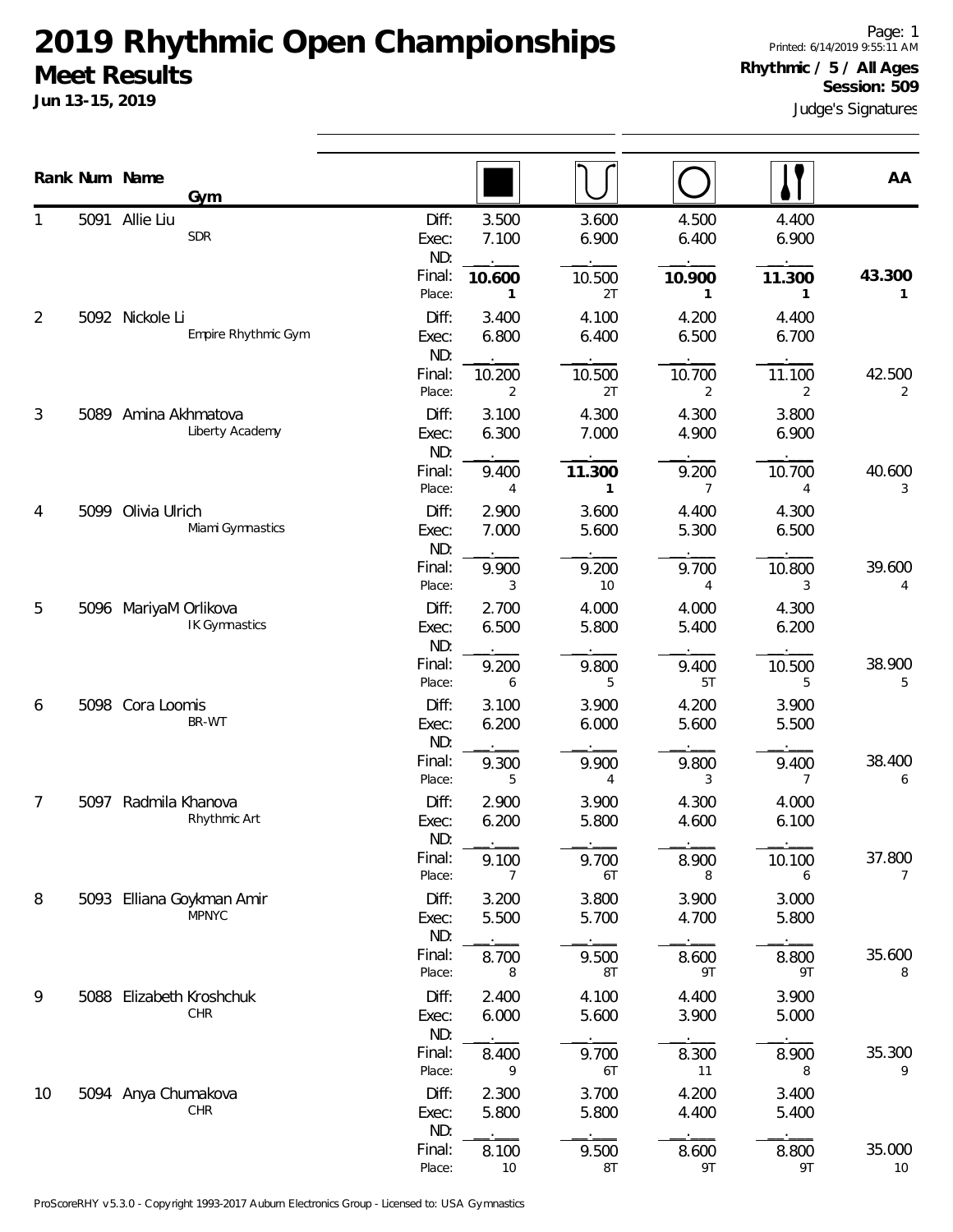|    | Rank Num Name | Gvm                                  |                         |                |                |                |                | ΑA     |
|----|---------------|--------------------------------------|-------------------------|----------------|----------------|----------------|----------------|--------|
| 11 |               | 5090 Alissa Vladimirov<br><b>NWR</b> | Diff:<br>Exec:          | 2.100<br>5.800 | 3.900<br>4.200 | 4.000<br>5.400 | 3.700<br>4.300 |        |
|    |               |                                      | ND:<br>Final:<br>Place: | 7.900          | 8.100<br>11    | 9.400<br>5T    | 8.000          | 33.400 |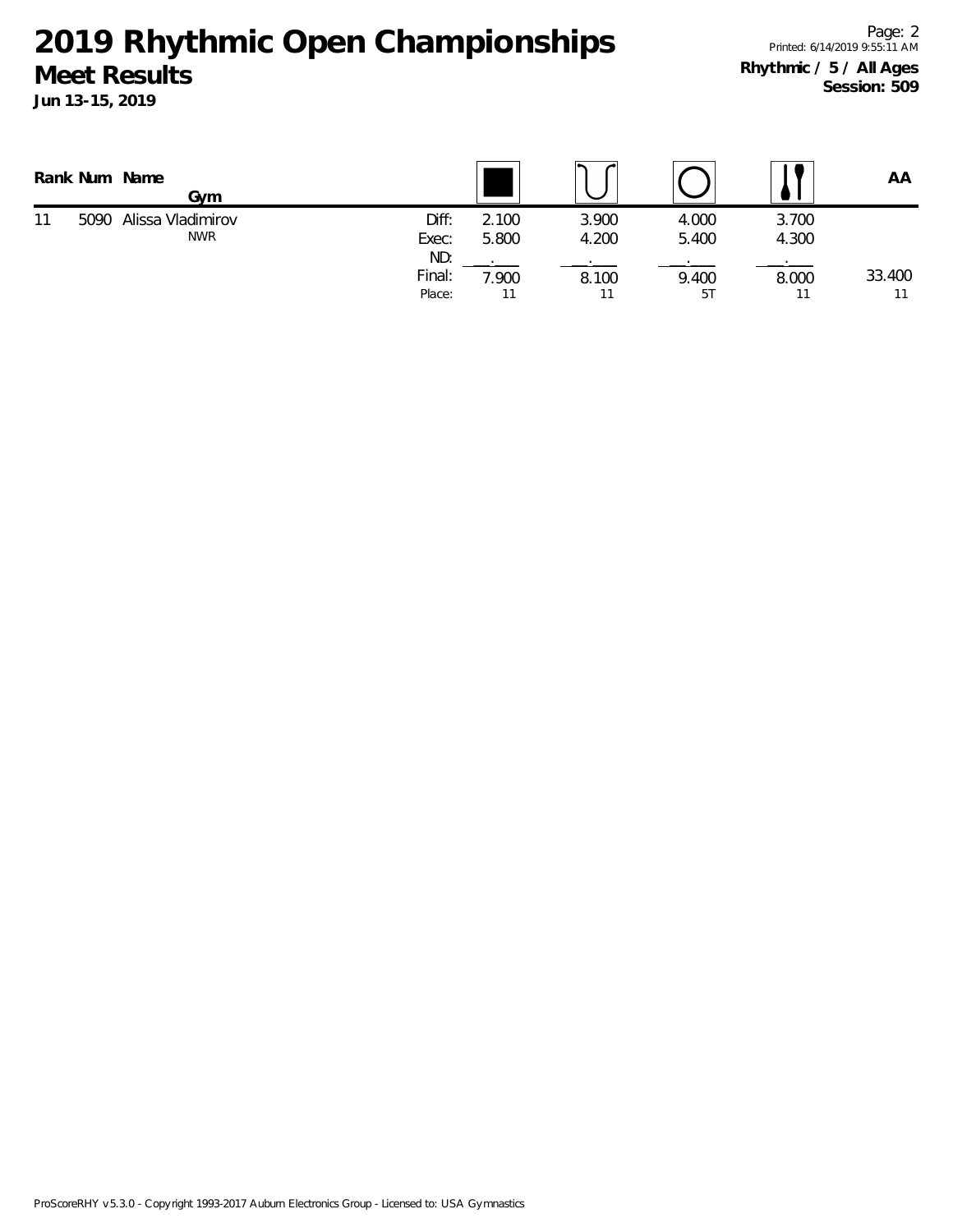1

2

Page: 1 Printed: 6/14/2019 11:51:30 AM **Rhythmic / 5 / All Ages Session: 510**

| Jun 13-15, 2019 |                                                | Judge's Signatures                        |                                          |                                            |                                           |                                |             |  |  |  |
|-----------------|------------------------------------------------|-------------------------------------------|------------------------------------------|--------------------------------------------|-------------------------------------------|--------------------------------|-------------|--|--|--|
| Rank Num Name   | Gym                                            |                                           |                                          |                                            |                                           |                                | AA          |  |  |  |
|                 | 5108 Evgeniia Pershina<br><b>IK Gymnastics</b> | Diff:<br>Exec:<br>ND:<br>Final:<br>Place: | 3.200<br>7.200<br>10.400                 | 4.100<br>6.900<br>11.000                   | 4.400<br>6.600<br>11.000                  | 4.500<br>6.200<br>10.700<br>3  | 43.100      |  |  |  |
| 2<br>5109       | Alexis Kalashyan<br>IK Gymnastics              | Diff:<br>Exec:<br>ND:<br>Final:<br>Place: | 3.100<br>6.400<br>9.500<br>3T            | 4.100<br>6.700<br>10.800<br>$\overline{2}$ | 4.200<br>5.200<br>9.400<br>4              | 4.200<br>6.700<br>10.900<br>1T | 40.600<br>2 |  |  |  |
| 3<br>5104       | Emma Shi<br><b>NWR</b>                         | Diff:<br>Exec:<br>ND:<br>Final:<br>Place: | 2.900<br>5.800<br>$-0.100$<br>8.600<br>8 | 3.700<br>6.100<br>9.800<br>5T              | 4.200<br>5.400<br>9.600<br>3              | 4.100<br>6.800<br>10.900<br>1T | 38.900<br>3 |  |  |  |
| 4<br>5107       | Ameli Dubova<br>IK Gymnastics                  | Diff:<br>Exec:<br>ND:<br>Final:<br>Place: | 3.000<br>6.000<br>9.000<br>5             | 3.700<br>6.100<br>9.800<br>5T              | 4.300<br>5.400<br>9.700<br>$\overline{2}$ | 3.900<br>6.300<br>10.200<br>5  | 38.700<br>4 |  |  |  |
| 5               | 5105 Anna Kim<br><b>ISRG</b>                   | Diff:<br>Exec:<br>NIN.                    | 3.200<br>6.300                           | 3.900<br>5.500                             | 4.100<br>5.100                            | 3.700<br>6.800                 |             |  |  |  |

|    |      |                                          | гінан.<br>Place:      | <b>A</b> .OU<br>3T         | <b>IU.OUU</b><br>2      | 9.4UU<br>4                 | <b>10.900</b><br>1T | 40.000<br>2  |
|----|------|------------------------------------------|-----------------------|----------------------------|-------------------------|----------------------------|---------------------|--------------|
| 3  |      | 5104 Emma Shi<br><b>NWR</b>              | Diff:<br>Exec:<br>ND: | 2.900<br>5.800<br>$-0.100$ | 3.700<br>6.100          | 4.200<br>5.400             | 4.100<br>6.800      |              |
|    |      |                                          | Final:<br>Place:      | 8.600<br>8                 | 9.800<br>5T             | 9.600<br>3                 | 10.900<br>1T        | 38.900<br>3  |
| 4  |      | 5107 Ameli Dubova<br>IK Gymnastics       | Diff:<br>Exec:<br>ND: | 3.000<br>6.000             | 3.700<br>6.100          | 4.300<br>5.400             | 3.900<br>6.300      |              |
|    |      |                                          | Final:<br>Place:      | 9.000<br>5                 | 9.800<br>5T             | 9.700<br>2                 | 10.200<br>5         | 38.700<br>4  |
| 5  |      | 5105 Anna Kim<br><b>ISRG</b>             | Diff:<br>Exec:<br>ND: | 3.200<br>6.300             | 3.900<br>5.500          | 4.100<br>5.100             | 3.700<br>6.800      |              |
|    |      |                                          | Final:<br>Place:      | 9.500<br>3T                | 9.400<br>7              | 9.200<br>5                 | 10.500<br>4         | 38.600<br>5  |
| 6  |      | 5102 Petya D'Agostino<br>Liberty Academy | Diff:<br>Exec:<br>ND: | 3.000<br>5.700             | 3.600<br>6.300          | 3.700<br>5.300             | 3.500<br>6.100      |              |
|    |      |                                          | Final:<br>Place:      | 8.700                      | 9.900<br>4              | 9.000<br>6                 | 9.600<br>6T         | 37.200<br>6  |
| 7  |      | 5106 Elizaveta Smiryagin<br>Prestige RGA | Diff:<br>Exec:<br>ND: | 2.900<br>6.700             | 3.800<br>6.300          | 3.600<br>4.000<br>$-0.200$ | 3.800<br>5.800      |              |
|    |      |                                          | Final:<br>Place:      | 9.600<br>2                 | 10.100<br>3             | 7.400<br>9                 | 9.600<br>6T         | 36.700<br>7  |
| 8  |      | 5110 Satie Kim<br><b>NRG</b>             | Diff:<br>Exec:<br>ND: | 3.100<br>5.700             | 3.300<br>5.100          | 4.300<br>3.900             | 3.700<br>5.900      |              |
|    |      |                                          | Final:<br>Place:      | 8.800<br>6                 | 8.400<br>8              | 8.200<br>7                 | 9.600<br>6T         | 35.000<br>8  |
| 9  | 5101 | Sophie Perju<br>Rose City                | Diff:<br>Exec:<br>ND: | 2.600<br>4.900             | 3.100<br>4.700          | 4.000<br>2.700             | 3.600<br>4.900      |              |
|    |      |                                          | Final:<br>Place:      | 7.500<br>9                 | 7.800<br>$\overline{9}$ | 6.700<br>10                | 8.500<br>10         | 30.500<br>9  |
| 10 |      | 5100 Sky Pursley<br><b>NRG</b>           | Diff:<br>Exec:<br>ND: | 2.100<br>4.800             | 3.000<br>3.900          | 3.300<br>4.300             | 3.400<br>5.200      |              |
|    |      |                                          | Final:<br>Place:      | 6.900<br>10                | 6.900<br>11             | 7.600<br>8                 | 8.600<br>9          | 30.000<br>10 |
|    |      |                                          |                       |                            |                         |                            |                     |              |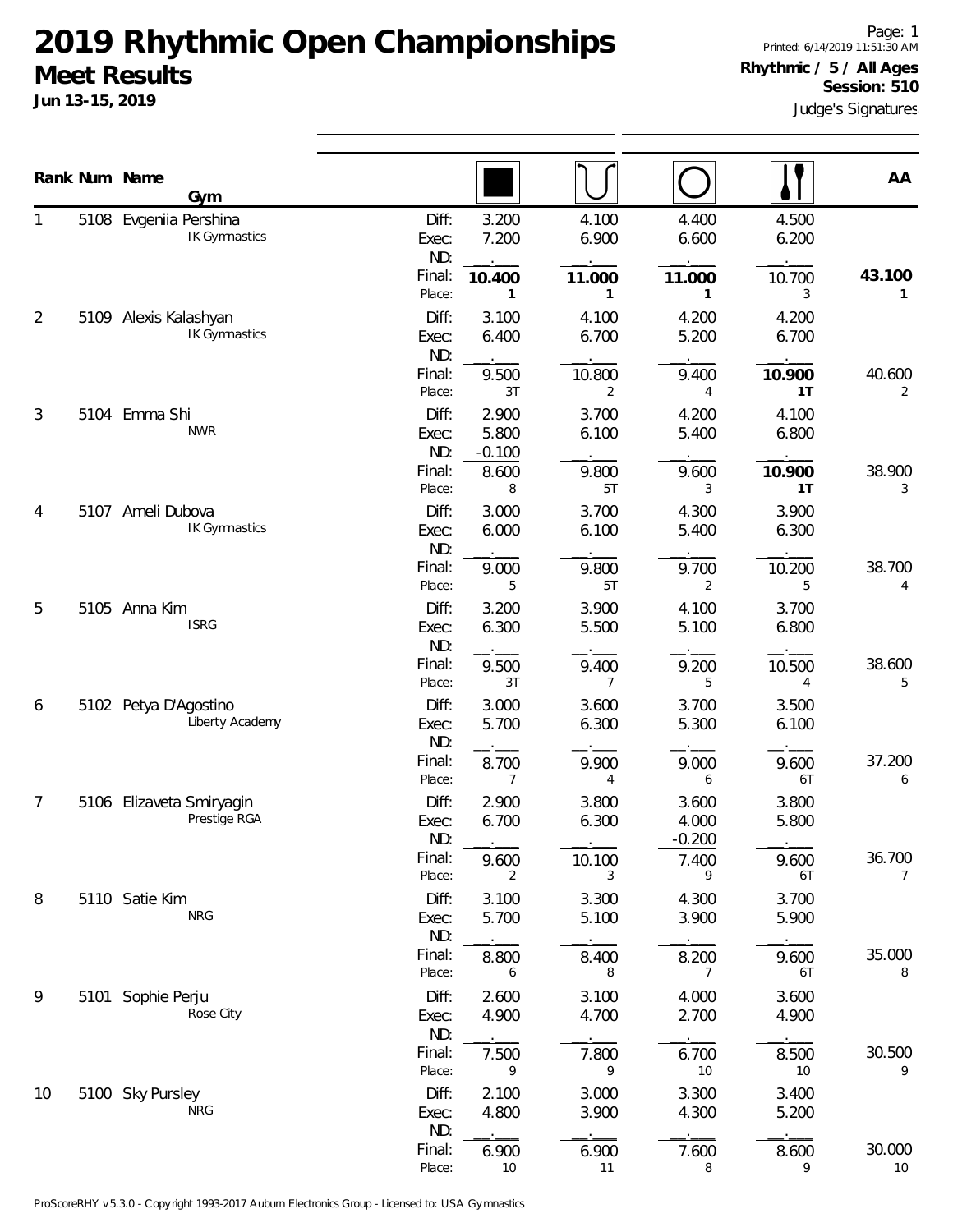|    | Rank Num Name<br>Gvm               |                         |                |                |                |                | AA     |
|----|------------------------------------|-------------------------|----------------|----------------|----------------|----------------|--------|
| 11 | 5103 Kaylynn Barnes<br><b>ISRG</b> | Diff:<br>Exec:          | 2.200<br>4.100 | 3.300<br>4.000 | 2.000<br>3.000 | 3.000<br>4.400 |        |
|    |                                    | ND:<br>Final:<br>Place: | 6.300          | 1.300<br>10    | 5.000          | 7.400          | 26.000 |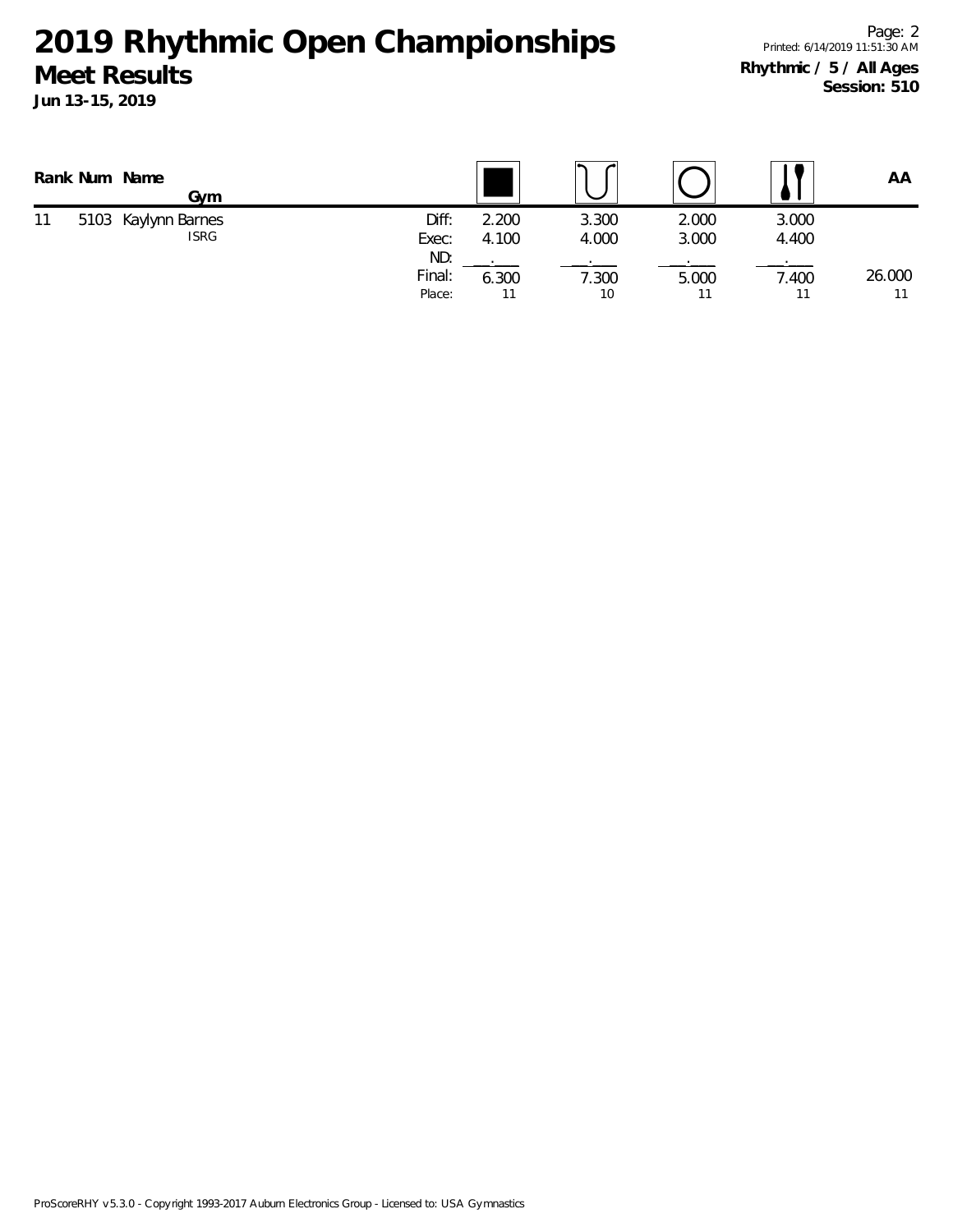**Jun 13-15, 2019**

Judge's Signature Page: Printed: 6/14/2019 2:48:38 PM **Rhythmic / 5 / All Ages** Session: 51

|     |      | Rank Num Name<br>Gym         |                  |                |                    |                   |                | AA          |
|-----|------|------------------------------|------------------|----------------|--------------------|-------------------|----------------|-------------|
| 1   | 5118 | Milla Shavladze              | Diff:            | 3.600          | 4.300              | 4.800             | 4.500          |             |
|     |      | IK Gymnastics                | Exec:<br>ND:     | 7.600          | 7.000              | 6.400             | 7.700          |             |
|     |      |                              | Final:           | 11.200         | $-0.100$<br>11.200 | 11.200            | 12.200         | 45.800      |
|     |      |                              | Place:           | 1              | 1                  | 1T                | 1              |             |
| 2   | 5112 | Sofia Kopilevich             | Diff:            | 3.200          | 4.200              | 4.600             | 4.200          |             |
|     |      | Vitrychenko                  | Exec:            | 7.000          | 6.800              | 6.600             | 6.500          |             |
|     |      |                              | ND:<br>Final:    | 10.200         | 11.000             | 11.200            | 10.700         | 43.100      |
|     |      |                              | Place:           | 3              | 2                  | 1T                | $\overline{2}$ |             |
| 3   | 5121 | Olivia Dudnyak               | Diff:            | 3.000          | 4.300              | 4.300             | 4.100          |             |
|     |      | SDS<br>(by DuSol)            | Exec:            | 6.600          | 6.200              | 5.800             | 6.400          |             |
|     |      |                              | ND:              |                |                    |                   |                |             |
|     |      |                              | Final:<br>Place: | 9.600<br>5     | 10.500<br>3T       | 10.100<br>3       | 10.500<br>4    | 40.700      |
| 4   |      | 5116 Layla Boohoff           | Diff:            | 3.000          | 3.800              | 3.600             | 3.800          |             |
|     |      | Liberty Academy              | Exec:            | 6.700          | 6.100              | 6.200             | 6.400          |             |
|     |      |                              | ND:              |                |                    |                   |                |             |
|     |      |                              | Final:           | 9.700          | 9.900              | 9.800             | 10.200         | 39.600      |
|     |      |                              | Place:           | 4              | 6                  | 4T                | 5              |             |
| 5   | 5111 | Anna Ryabova<br>Rhythmic Art | Diff:<br>Exec:   | 3.100<br>6.400 | 3.700<br>6.800     | 4.000<br>5.700    | 3.500<br>5.700 |             |
|     |      |                              | ND:              |                |                    |                   |                |             |
|     |      |                              | Final:           | 9.500          | 10.500             | 9.700             | 9.200          | 38.900      |
|     |      |                              | Place:           | 6              | 3T                 | 6                 | 7              |             |
| 6   | 5117 | Eva Weitz                    | Diff:            | 2.500          | 3.700              | 4.000             | 4.200          |             |
|     |      | CHR                          | Exec:<br>ND:     | 6.500          | 5.600              | 5.000<br>$-0.100$ | 6.400          |             |
|     |      |                              | Final:           | 9.000          | 9.300              | 8.900             | 10.600         | 37.800      |
|     |      |                              | Place:           | $\overline{7}$ | 8T                 | 8                 | 3              |             |
| 7   |      | 5115 Amy Guo                 | Diff:            | 3.300          | 3.900              | 3.000             | 3.800          |             |
|     |      | MHG                          | Exec:            | 7.400          | 5.400              | 6.100             | 4.800          |             |
|     |      |                              | ND:<br>Final:    | 10.700         | 9.300              | 9.100             | 8.600          | 37.700      |
|     |      |                              | Place:           | 2              | 8T                 | 7                 | 10T            |             |
| 8   |      | 5123 Victoria Ayzenshtat     | Diff:            | 3.200          | 4.100              | 4.700             | 3.800          |             |
|     |      | Vitrychenko                  | Exec:            | 5.300          | 5.600              | 5.200             | 5.800          |             |
|     |      |                              | ND:              |                |                    | $-0.100$          |                |             |
|     |      |                              | Final:<br>Place: | 8.500<br>8     | 9.700<br>7         | 9.800<br>4T       | 9.600<br>6     | 37.600<br>8 |
| 9   |      | 5122 McKenzie Brady-Baso     | Diff:            | 2.700          | 4.100              | 3.500             | 3.200          |             |
|     |      | <b>MHG</b>                   | Exec:            | 5.300          | 6.000              | 4.200             | 4.400          |             |
|     |      |                              | ND:              |                |                    |                   |                |             |
|     |      |                              | Final:           | 8.000          | 10.100             | 7.700             | 7.600          | 33.400      |
|     |      |                              | Place:           | 9              | 5                  | 11                | 12             |             |
| 10T |      | 5120 Sasha McDevitt<br>CHR   | Diff:<br>Exec:   | 2.200<br>5.700 | 3.400<br>4.100     | 3.300<br>4.800    | 3.300<br>5.700 |             |
|     |      |                              | ND:              |                |                    |                   |                |             |
|     |      |                              | Final:           | 7.900          | 7.500              | 8.100             | 9.000          | 32.500      |

Place: 10 12 9 8 10T

ProScoreRHY v5.3.0 - Copyright 1993-2017 Auburn Electronics Group - Licensed to: USA Gymnastics